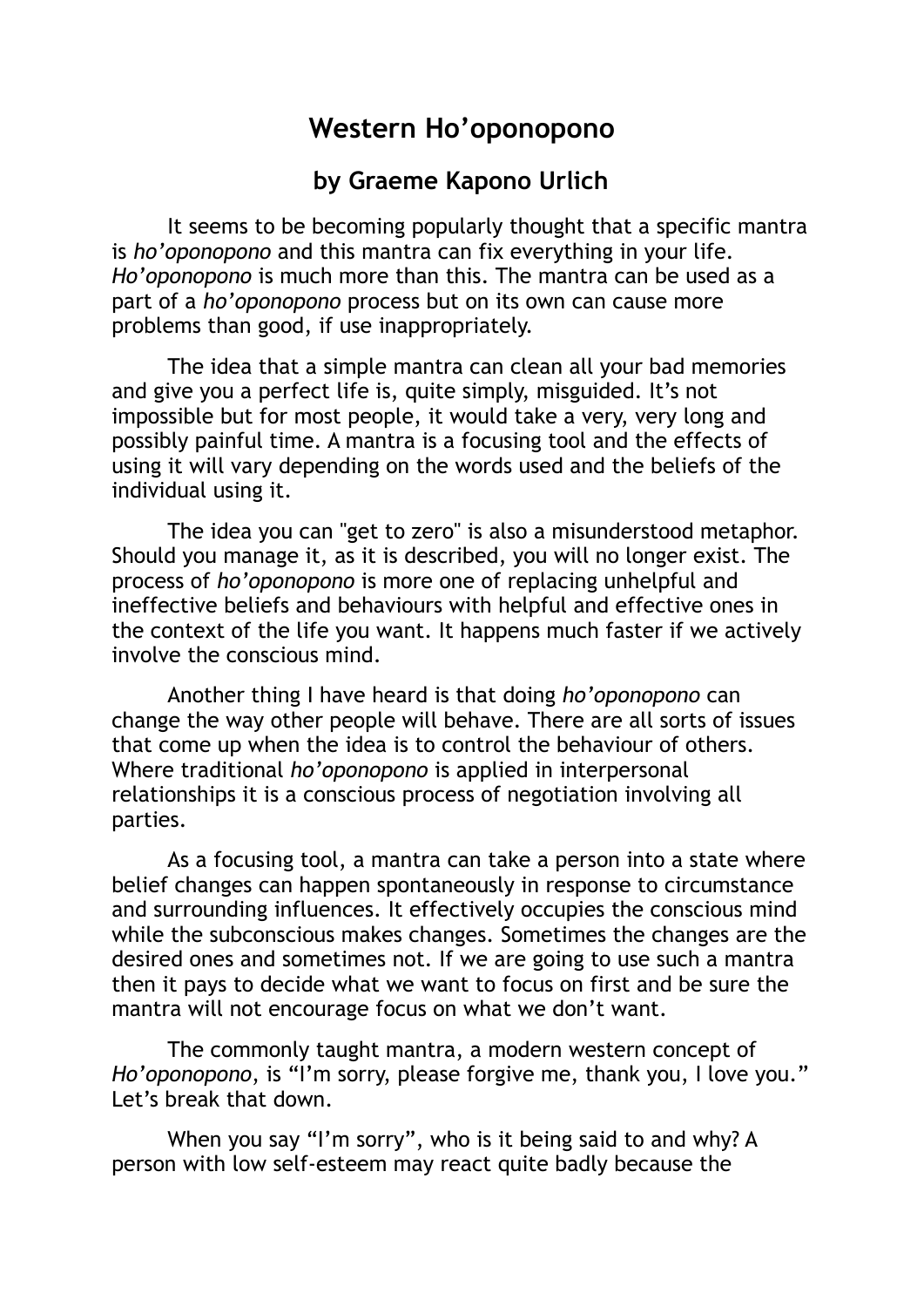statement implies a judgement that something about them is wrong and guilt is the result. It is your own subconscious, Ku, that is listening and the response to criticism is to withdraw, to disconnect, and this is not helpful when we are trying to bring something back into balance. If we already have a good self-esteem and don't respond to it as a judgement, then it can work as part of a focusing tool.

 "Please forgive me". Again who is this being said to and what for? Who or what outside of us has the power to forgive, to release the tension around an idea or event or some vague idea that were are responsible for something an ancestor may or may not have done? Sometimes karma and past lives get blamed. If we have a good understanding of what forgiveness is in terms of changing our present moment responses to memories and we are speaking to our own subconscious to release tension, then it can be helpful. If not, it can be self-destructive and I have encountered a number of people experiencing this effect quite dramatically.

 "Thank you." I will use this part of the mantra when I think of something I like and am genuinely grateful for. Some people say it and experience grief because they feel they have nothing to be thankful for and are not worthy of such, the very beliefs they are trying to "clean up" but may be reinforcing by using this as a part of a mantra.

 "I love you." Again I will use this while acknowledging things I like about myself, others or life in general. I will use it in reference to things I don't like but wish to send a healing intent to but, again, some people may react badly to it because they feel unloved and resentful of life and the world, thereby reinforcing the very beliefs they are trying to resolve.

 The responses people get to this mantra will vary widely, with many getting beneficial effects because they already have good selfesteem and confidence. It can bring their focus back into the present moment which can lift them through to new heights. But others, the majority it seems, may fall backwards with it.

 It is useful to really check in with your subconscious how you personally are responding to each phrase, even each word. because someone with a very poor self-image could have a tension response to the word "I". Checking in with Ku in this way is likely to highlight some of the beliefs we may want to change.